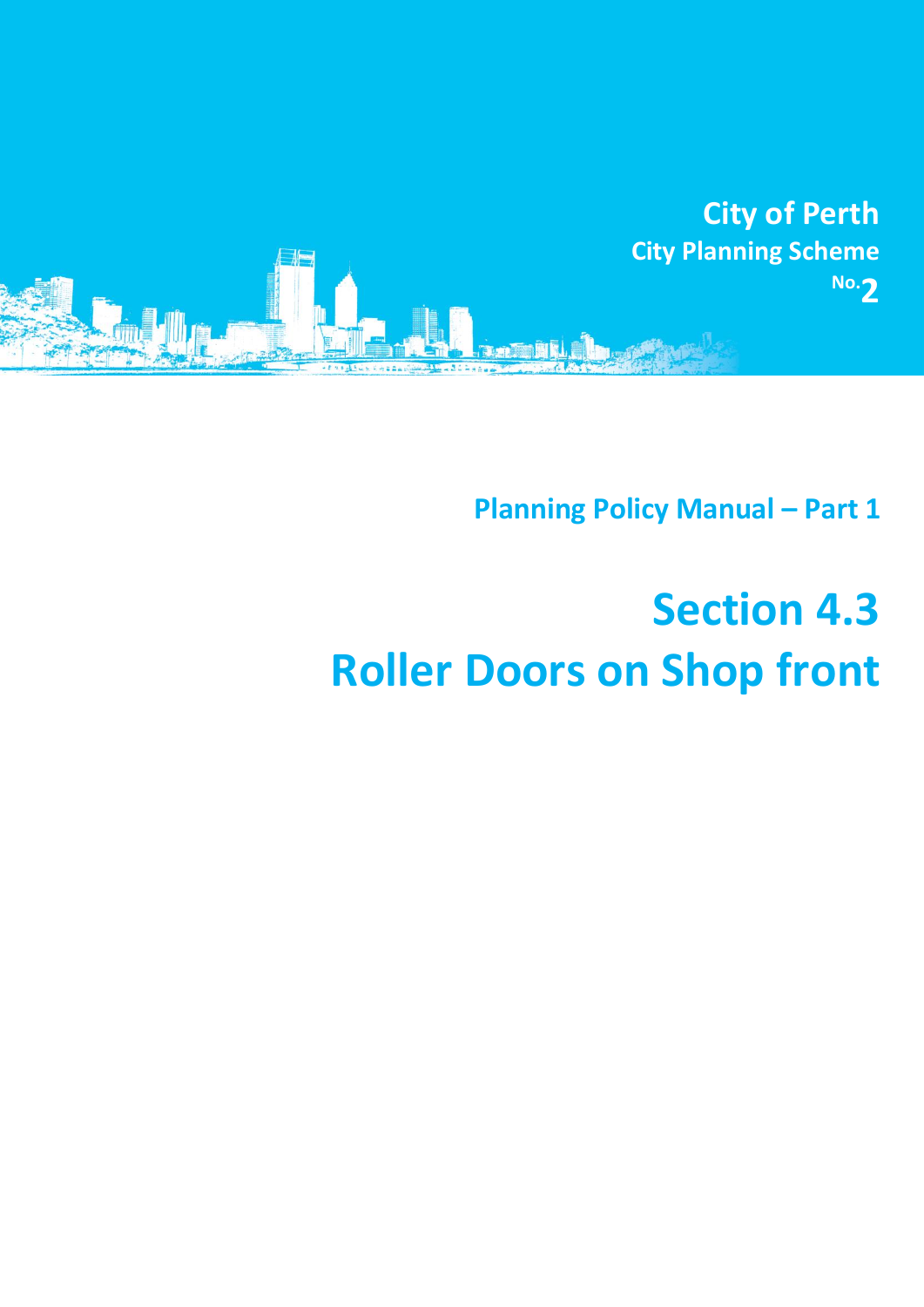| <b>Version#</b> | <b>Decision Reference</b> | <b>Synopsis</b> |
|-----------------|---------------------------|-----------------|
| 1               | 13 July 2004              | Adopted         |
| 2               | 11 April 2017             | Amended         |
|                 |                           |                 |
|                 |                           |                 |
|                 |                           |                 |
|                 |                           |                 |
|                 |                           |                 |
|                 |                           |                 |

1